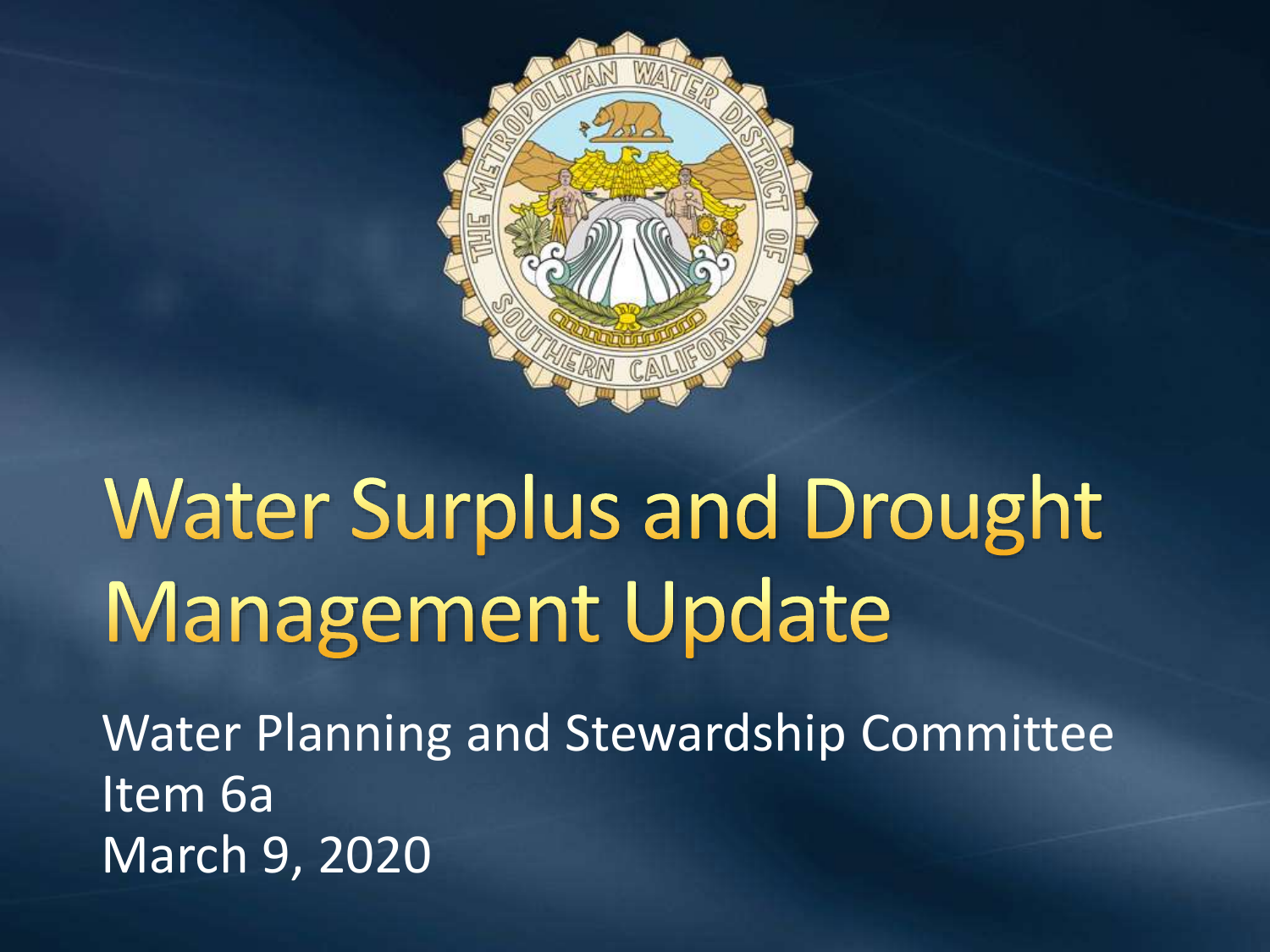### Metropolitan's Imported Water Supplies



**Supply: 1.29 MAF**

WP&S Committee The Item 6a Slide 2 March 9, 2020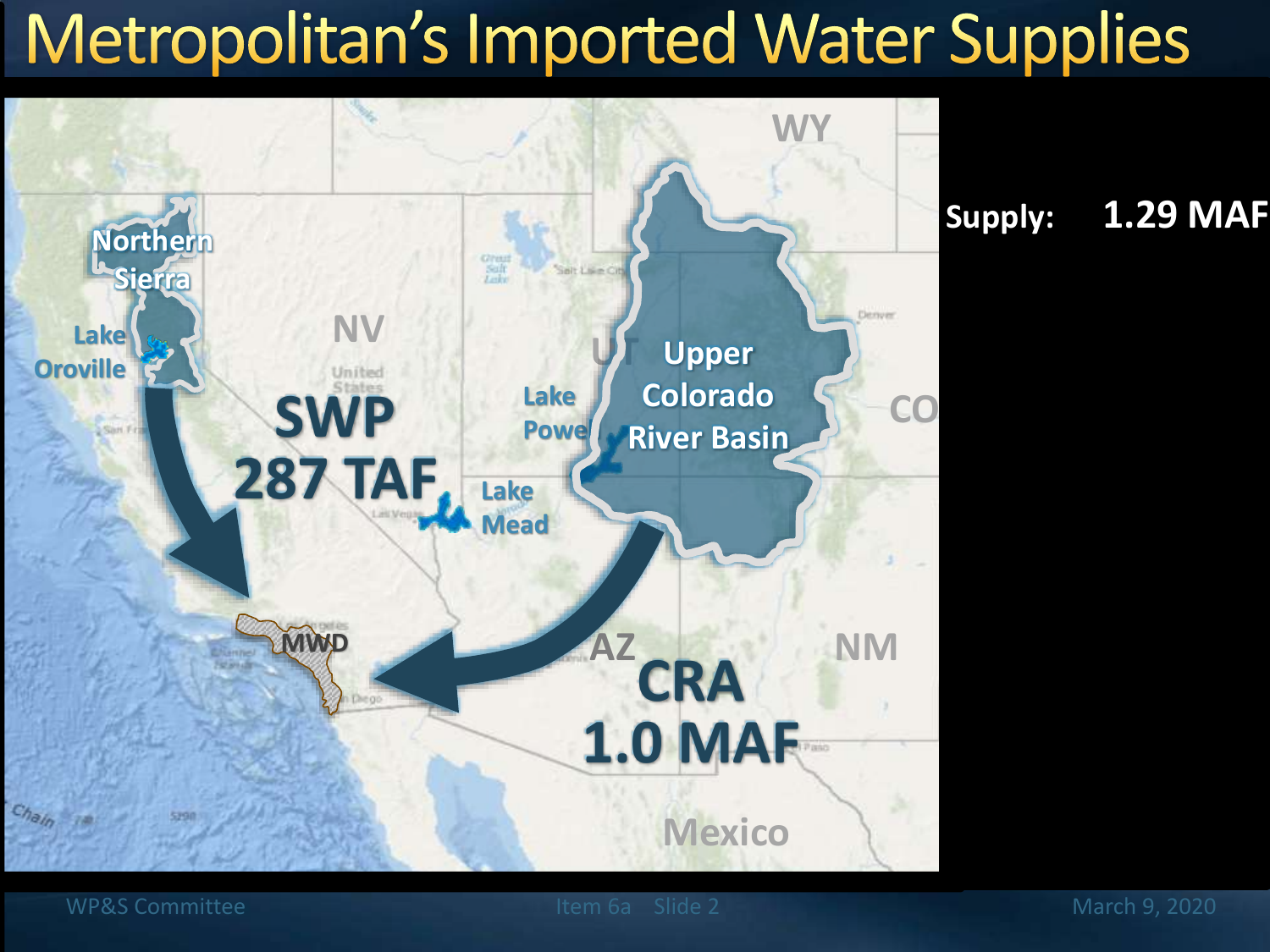#### Estimated Demand on Metropolitan



**Supply: 1.29 MAF Demand: 1.65 MAF**

WP&S Committee The Item 6a Slide 3 March 9, 2020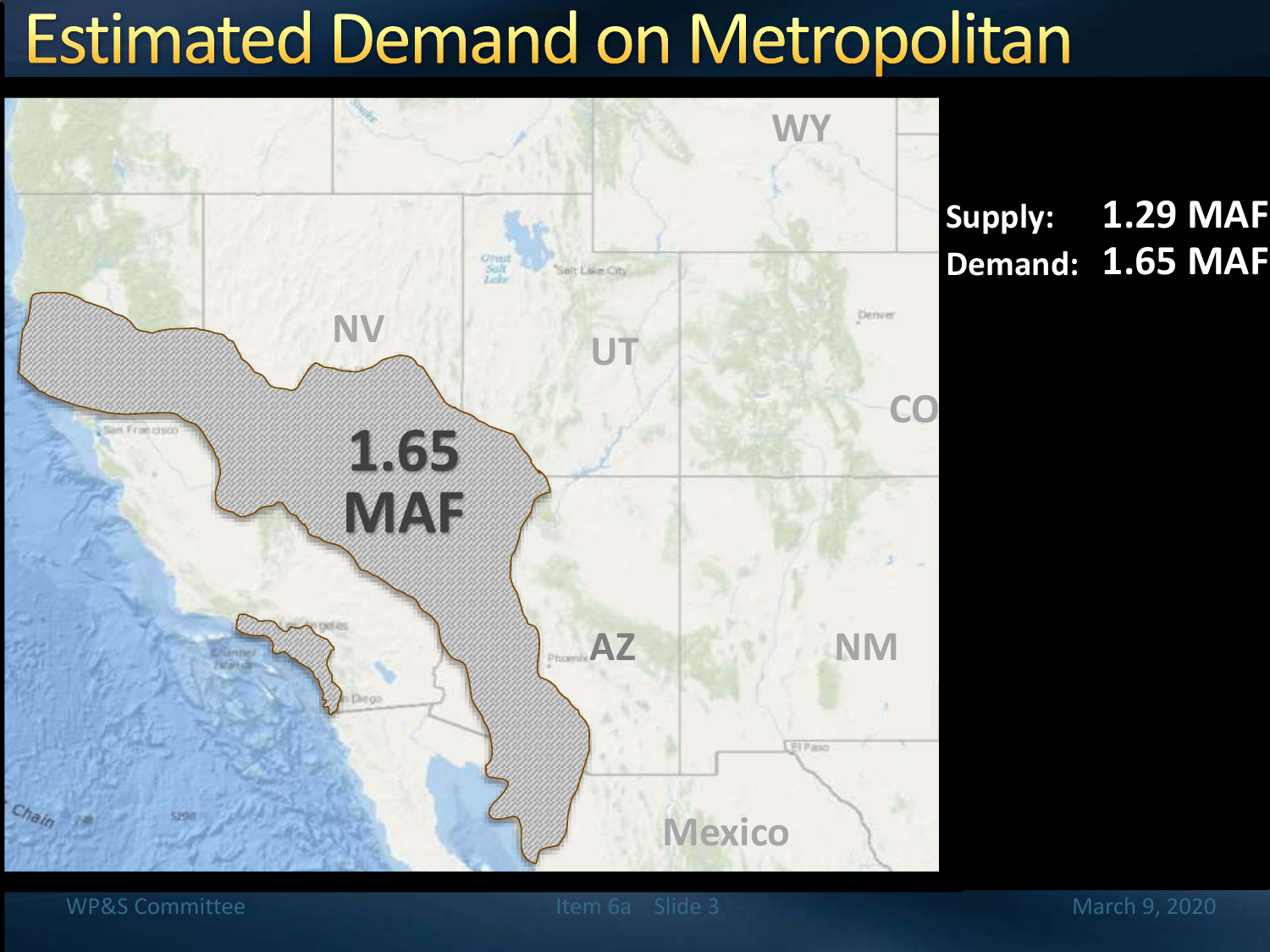#### **Projected Supply Demand Balance**



**Supply: Demand: 1.65 MAF 1.29 MAF**

**Balance: -361 TAF**

WP&S Committee The Item 6a Slide 4 March 9, 2020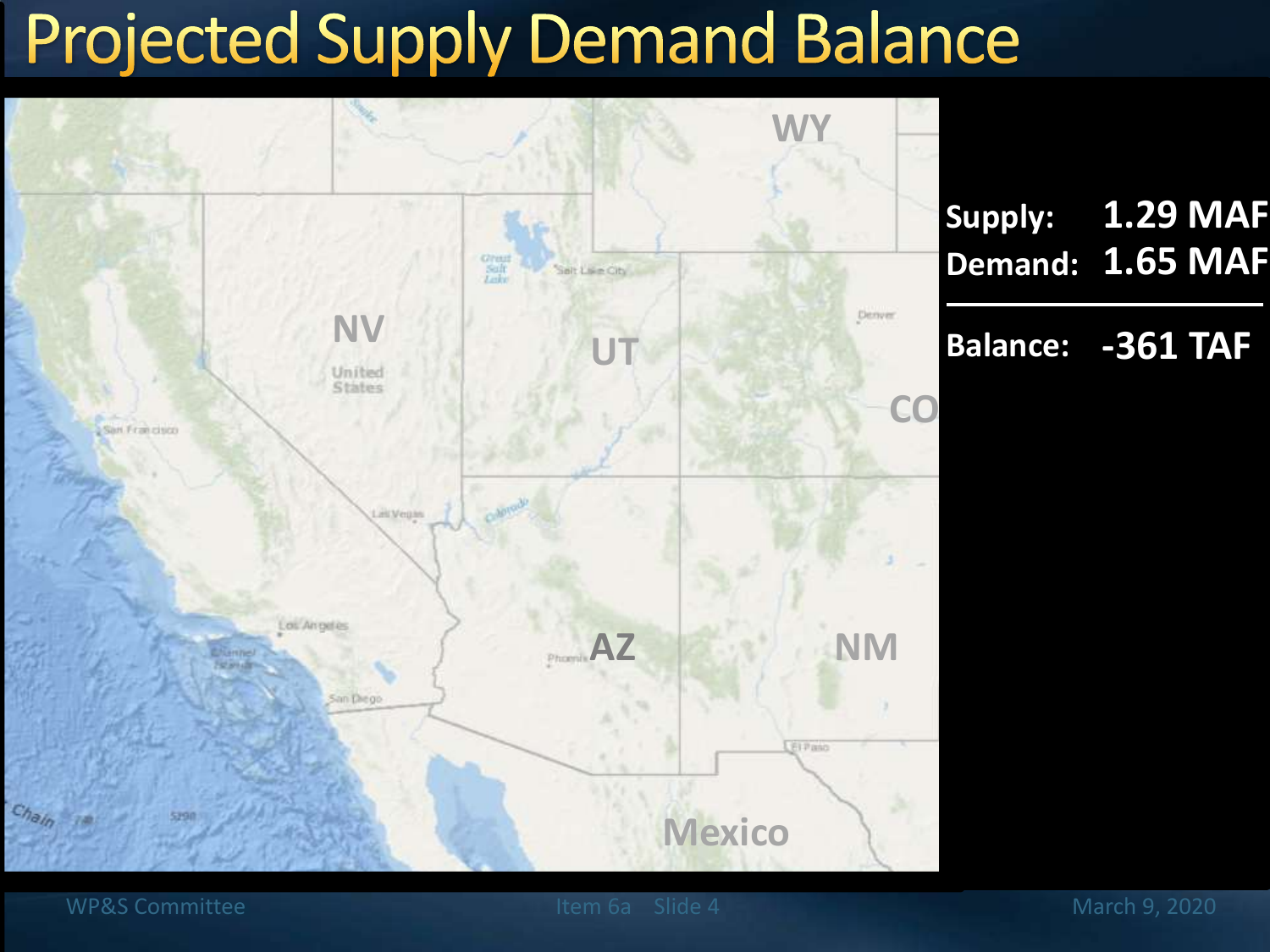## **Supply Gap Satisfied by Ample Storage**



WP&S Committee **Item 6a** Slide 5 March 9, 2020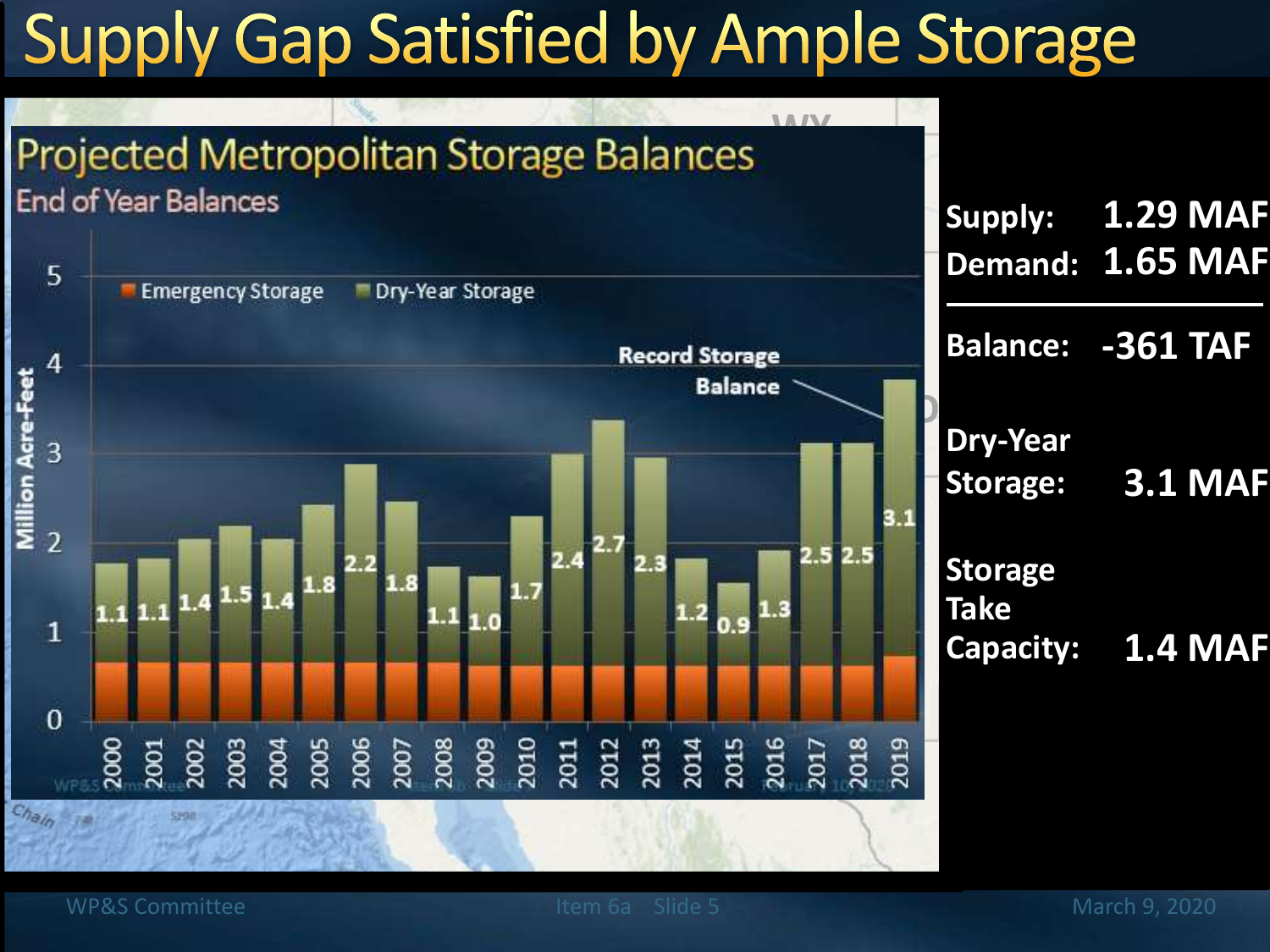## Storage Distribution (TAF) \*

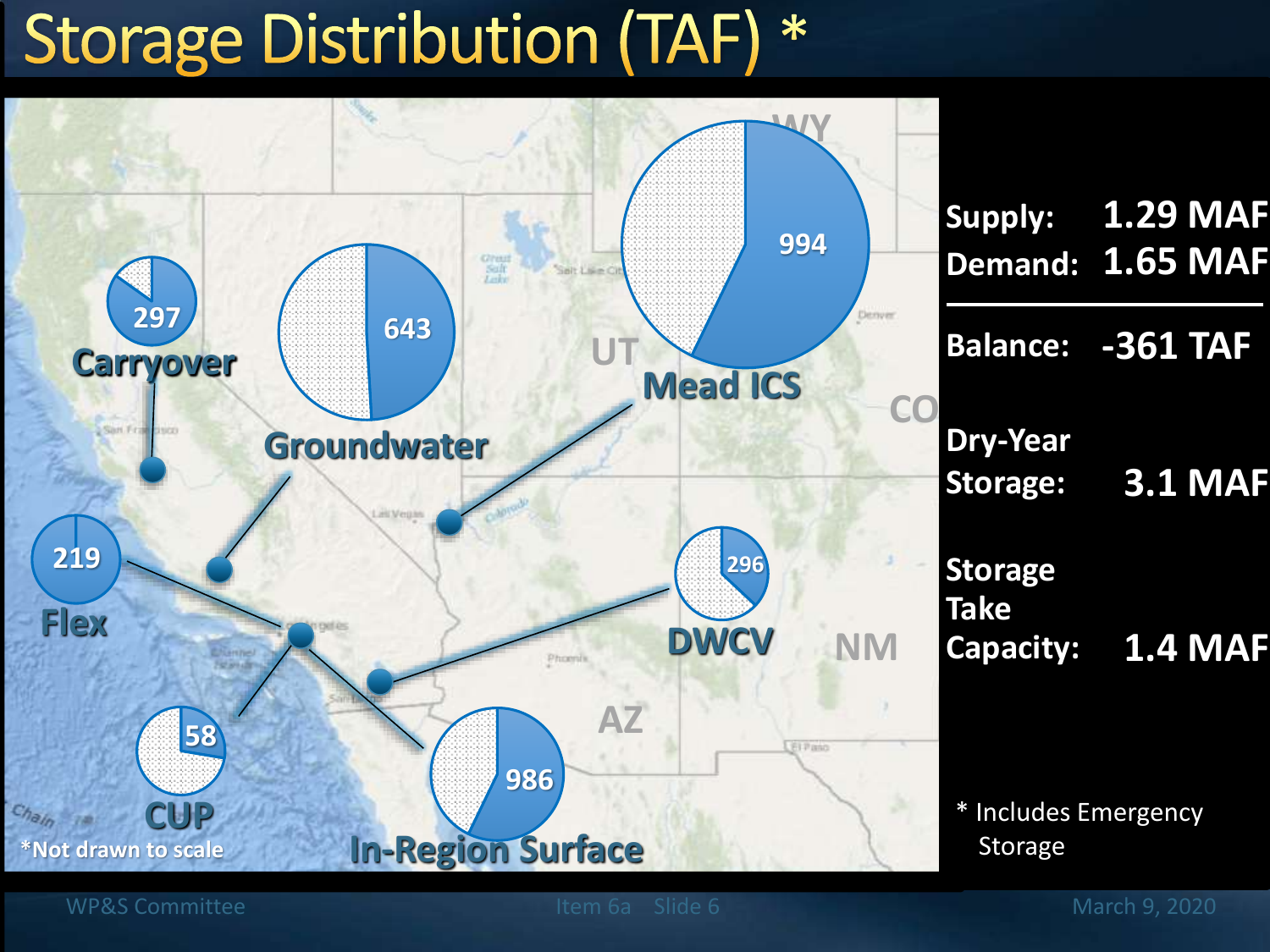#### **Below Average Runoff Forecasted**

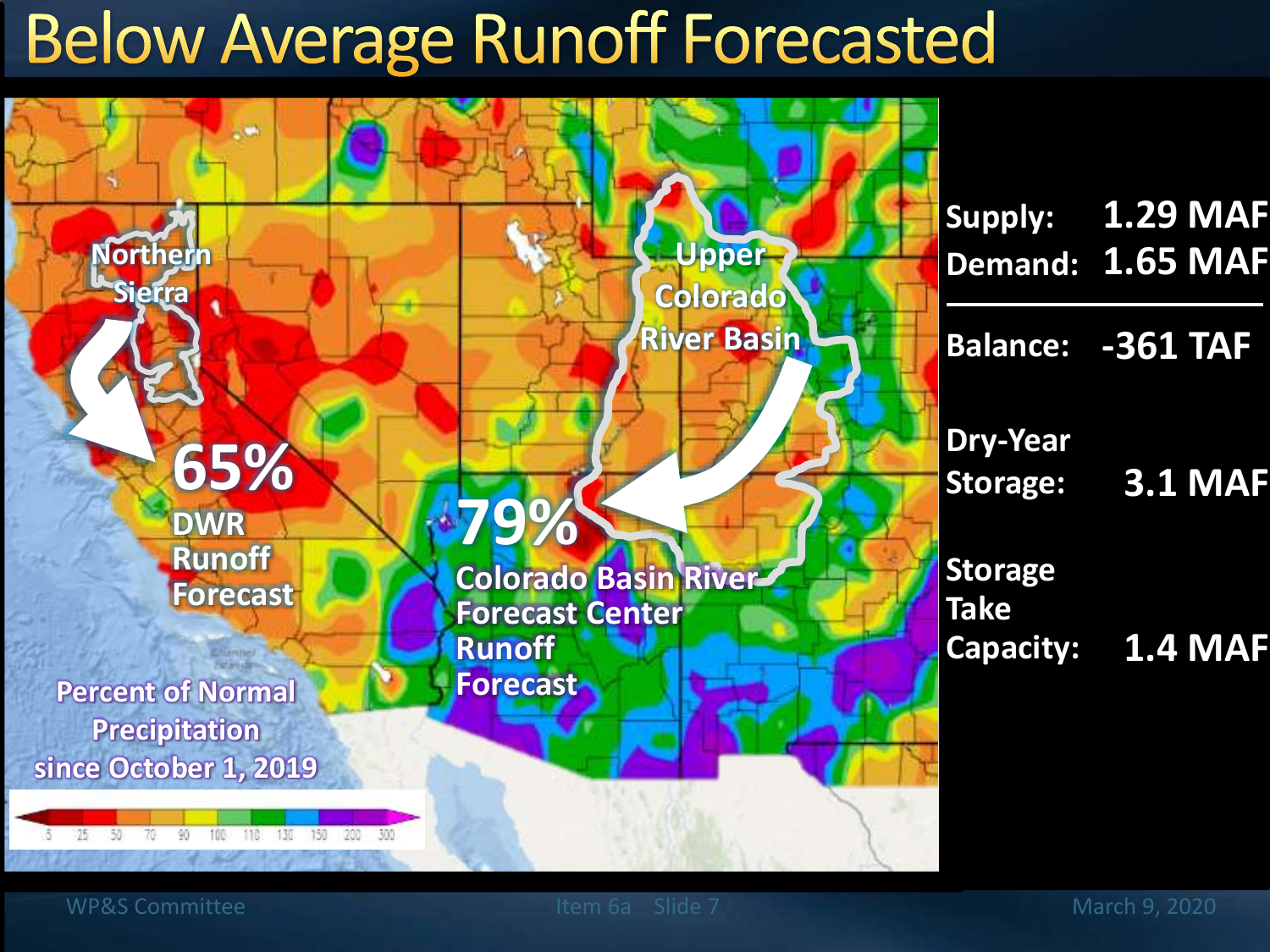## Summary

**• SWP allocation likely to remain low given** persistent dry conditions

• Well positioned to manage through a dry 2020 and potential consecutive dry years